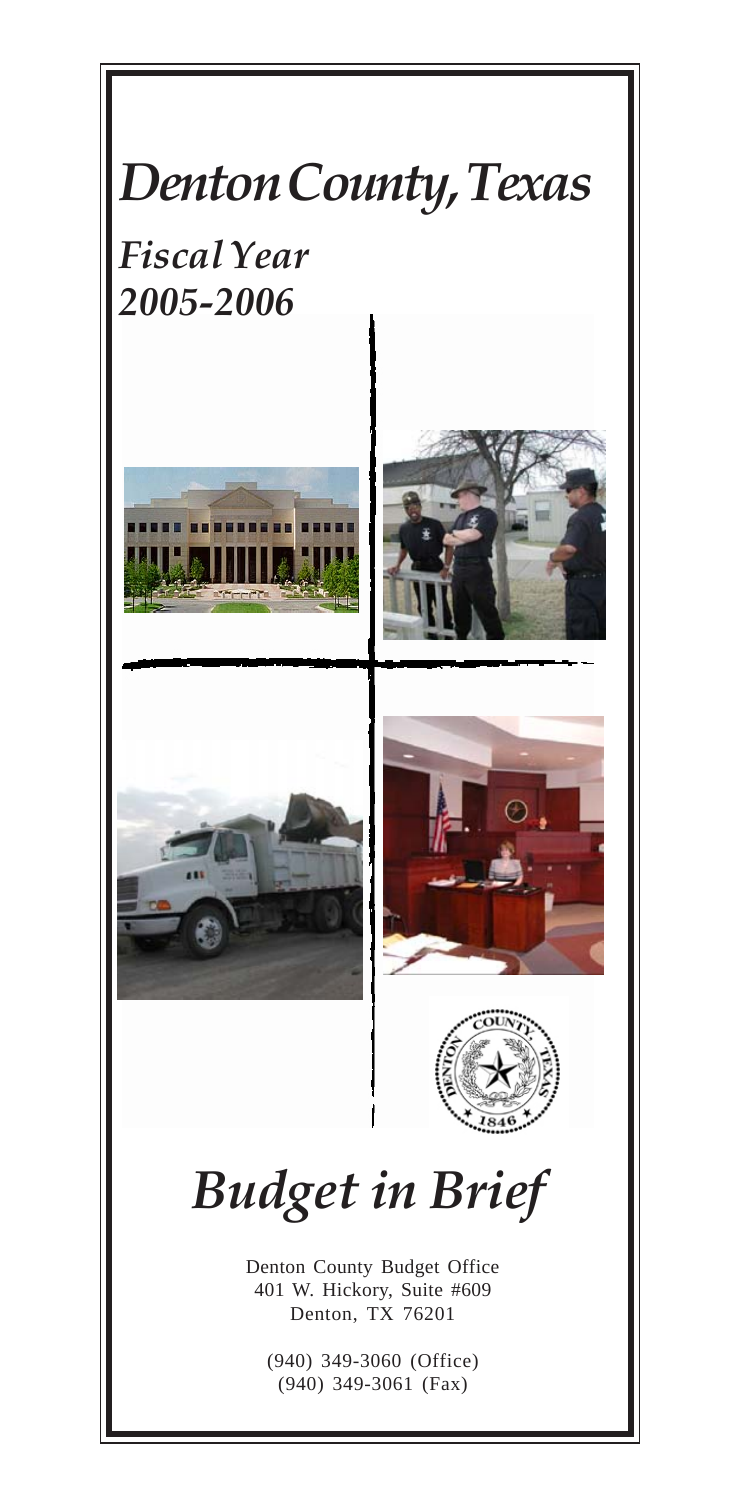# **DENTON COUNTY ORGANIZATION**



## **Commissioners Court**

| Official              | Name                   | Telephone    |
|-----------------------|------------------------|--------------|
| County Judge          | Mary Horn              | 940.349.2820 |
| Commissioner, Pct. #1 | Cynthia White          | 940.349.2810 |
| Commissioner, Pct. #2 | Sandy Jacobs           | 972.434.7140 |
| Commissioner, Pct. #3 | <b>Bobbie Mitchell</b> | 972.434.4780 |
| Commissioner, Pct. #4 | Jim Carter             | 940.349.2801 |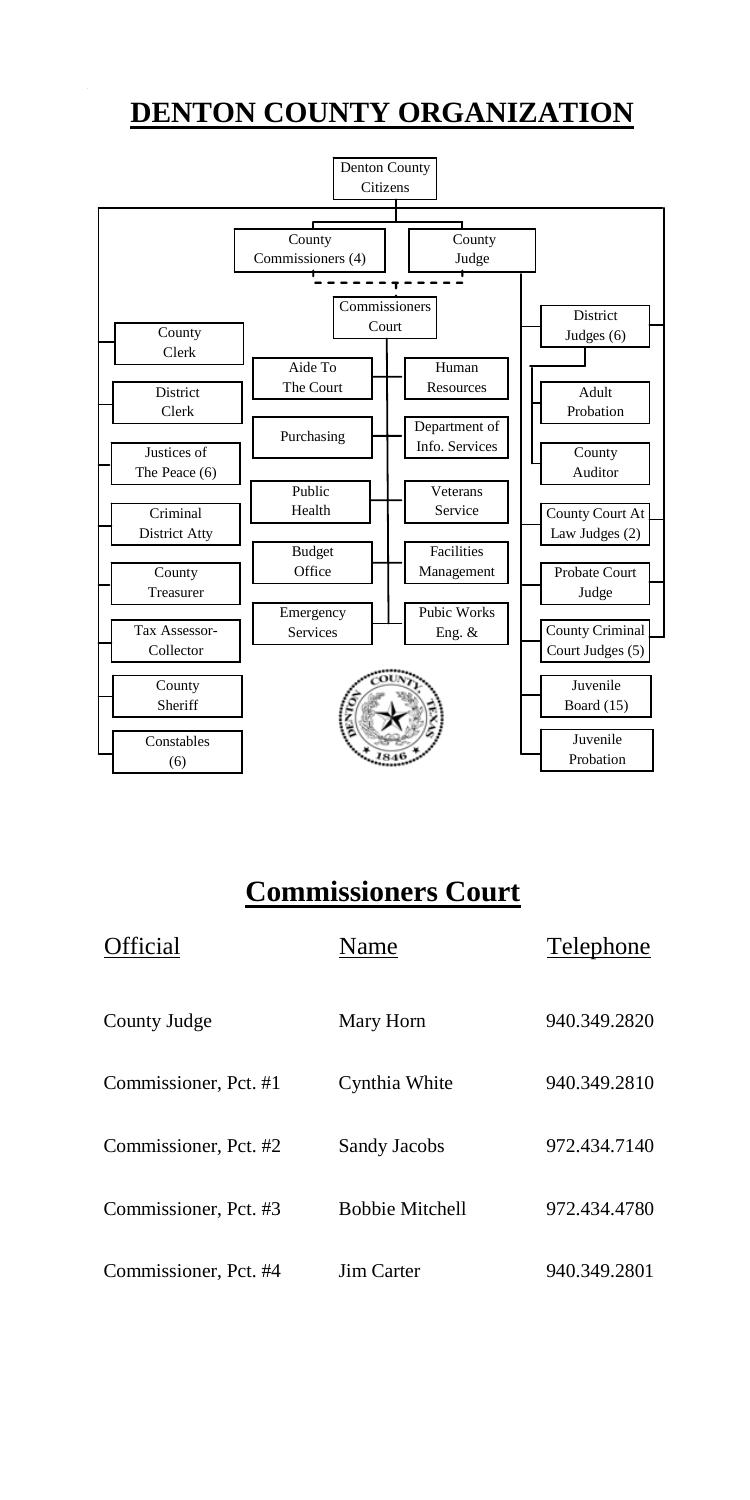### **FY 2005-2006 ORGANIZATIONAL GOALS**

#### *• OUR MISSION •*

Denton County will be recognized as the leader in local government through its excellent service to citizens and quality workforce. We will carry out our duties by respecting citizens, maintaining fiscal responsibility, demonstrating accountability, and fairly and equitably allocating resources.

#### *• OUR PURPOSE •*

Ultimately, it is Commissioners Court who through the budget and planning process, must balance limited fiscal resources with needs identified by the citizens, requirements of other elected officials and departments, state and federal mandates, and their own values.

#### *• OUR GOALS •*

The following primary goals of the county which were established by the Commissioners Court form an outline for county departments to follow. Achievement of these goals is essential for Denton County to remain an effective instrument in public life in the coming decades.

- *•* Remaining fiscally responsible and conservative
- Pro-actively planning for change and growth
- Maintaining the highest level of safety and security for our citizens
- Aggressively pursue maintaining the lowest possible tax rate
- Preserving and upgrading the public infrastructure
- Developing economic and industrial growth
- Maintaining a stable, high quality workforce
- Providing support for mobility and transportation needs in the county
- Providing an effective and efficient judicial/legal system to serve the citizens
- Retaining and expanding partnerships to improve the health of citizens
- Fulfilling legislative obligations
- Developing long-range strategic plans
- *•* Preserving an adequate fund balance
- *•* Enhancing e-government solutions and technologies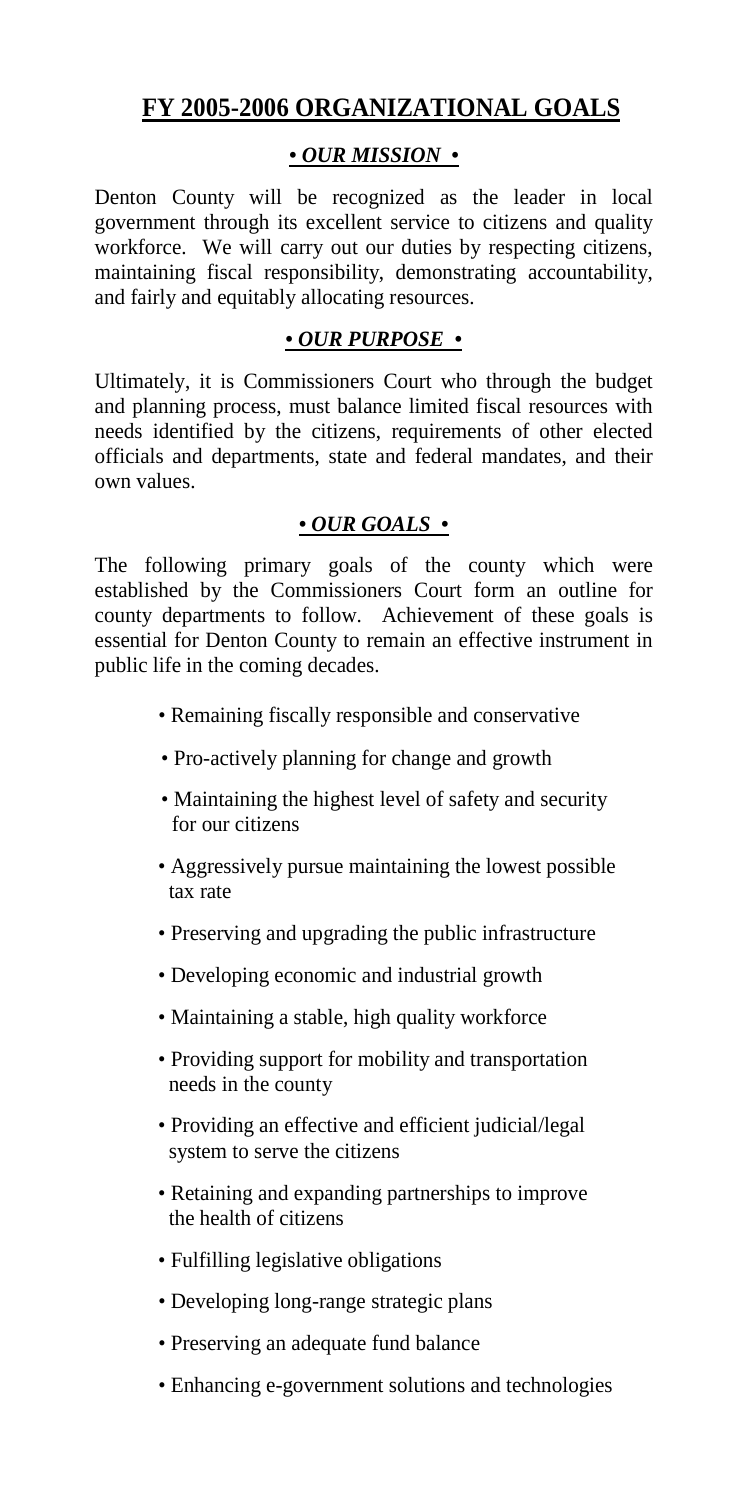## **DENTON COUNTY DEMOGRAPHICS**

| Officials Elected by Vote of the People      | 37    |
|----------------------------------------------|-------|
| County Employees (including Grant positions) | 1.475 |
| Organized School Districts in the County     | 17    |
| Incorporated Municipalities in the County    | 40    |
| Area in Square Miles                         | 911   |

| <b>Denton County Population Growth</b> |             |             |  |  |  |
|----------------------------------------|-------------|-------------|--|--|--|
| Year                                   | Population* | % of Change |  |  |  |
| 1960                                   | 47,432      |             |  |  |  |
| 1970                                   | 75,633      | 59.46%      |  |  |  |
| 1980                                   | 143.126     | 89.24%      |  |  |  |
| 1990                                   | 273.525     | 91.11%      |  |  |  |
| 2000                                   | 432.976     | 58.29%      |  |  |  |
| 2005                                   | 552,600     | 27.63%      |  |  |  |

\* Sources: 1960-2000, U. S. Census Bureau; 2000, NCTCOG Population Estimate, 01-01-05.

| <b>Leading Employers in Denton County*</b> |             |  |  |  |
|--------------------------------------------|-------------|--|--|--|
| Employer                                   | # Employees |  |  |  |
| University of North Texas                  | 7,719       |  |  |  |
| Lewisville Ind. School Dist.               | 3,600       |  |  |  |
| Denton Independent School Dist.            | 2,461       |  |  |  |
| <b>American Airlines</b>                   | 2,381       |  |  |  |
| Vista Ridge Mall                           | 2,288       |  |  |  |
| <b>Peterbilt Motors</b>                    | 1,800       |  |  |  |
| Golden Triangle Mall                       | 1,676       |  |  |  |
| Denton County                              | 1,475       |  |  |  |
| Denton State School                        | 1,430       |  |  |  |
| Centex Home Equity Phase I & II            | 1,400       |  |  |  |
| Xerox Corporation                          | 1,381       |  |  |  |
| Texas Womans University                    | 1,129       |  |  |  |
| City of Denton                             | 1,125       |  |  |  |
| Denton Regional Medical Center             | 850         |  |  |  |
| Medical Center of Lewisville               | 800         |  |  |  |
| Wal-Mart                                   | 800         |  |  |  |
| Sysco                                      | 750         |  |  |  |
| <b>FEMA</b>                                | 750         |  |  |  |
|                                            |             |  |  |  |

\* Sources: Denton County Economic Development.

| <b>Comparative Unemployment Rates *</b> |                |                      |  |  |
|-----------------------------------------|----------------|----------------------|--|--|
| Denton County                           | State of Texas | <b>United States</b> |  |  |
| 4.60%                                   | 5.50%          | 5.00%                |  |  |

\* Seasonally adjusted;annual/YTD averages; sources: Bureau of Labor Statistics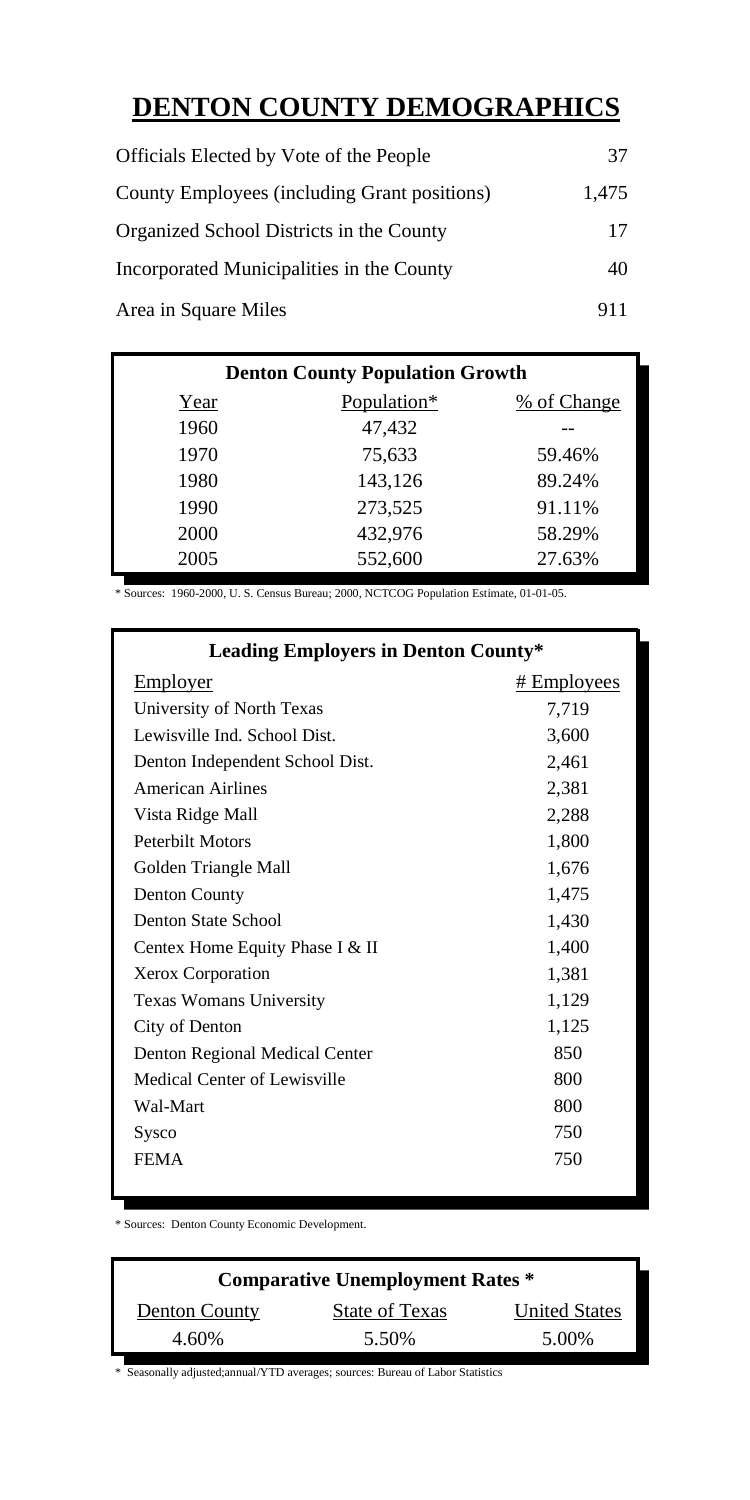# **EMPLOYEE HISTORY**



**Last Ten Fiscal Years**

# **EMPLOYEE SUMMARY BY FUNCTION**



**Total Number of Employees: 1,474.5**

| <b>Total Number of Employees by Function</b> |       |                     |       |  |
|----------------------------------------------|-------|---------------------|-------|--|
| General Admin.                               | 164.0 | Public Safety       | 711.5 |  |
| Judicial                                     | 123.5 | Conservation        | 9.0   |  |
| Legal                                        | 118.5 | Road & Bridge       | 81.5  |  |
| Financial                                    | 80.5  | Public Health       | 54.0  |  |
| <b>Public Facilities</b>                     | 30.5  | <b>State Funded</b> | 101.5 |  |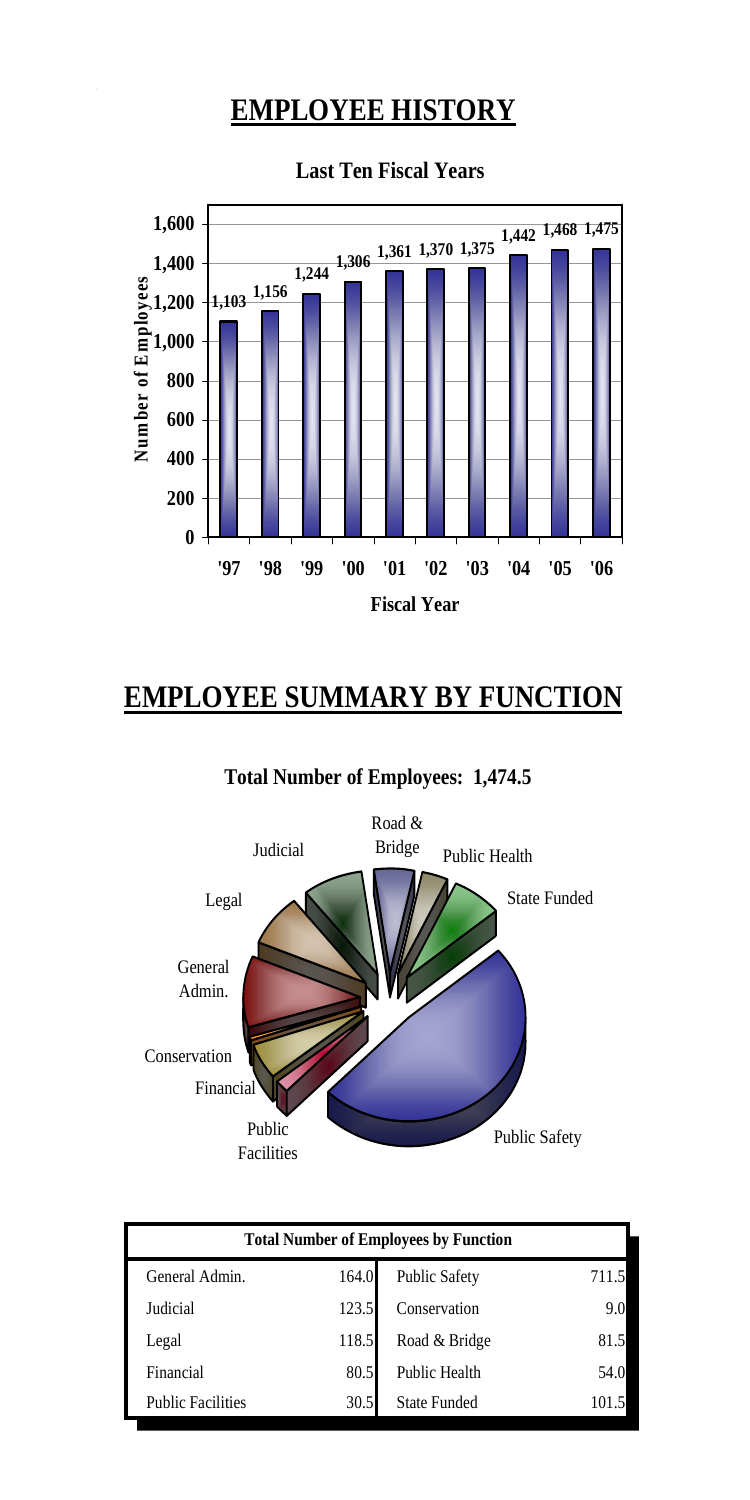# **PROPERTY TAX ANALYSIS**

### **Property Tax Analysis For the Average \$173,083 Home in Tax Year 2005**



\* Indicates Proposed tax rates for 2005-2006

County taxes for FY 2004-2005 on a \$167,008 home, which was the county average, were \$425.54 based on the adopted tax rate of  $.25480¢$  per \$100 valuation.

Evaluations by the Denton Central Appraisal District on existing property increased by an average of 3.64% for FY 2006. A home valued at \$167,008 would have, on an average, a current value of \$173,083.

County taxes for FY 2005-2006 on the same house would be \$426.61 based on the property tax rate of .24648¢ per \$100 valuation.

If the valuation on your home was \$167,008 in FY 2004-2005 and remained the same in 2005-2006, county taxes on your home would be \$411.64, which is a decrease of \$13.90 per year. If your appraisal increased by approximately 3.64%, taxes will increase by \$1.07 per year or \$0.09 per month in 2005-2006.

Changes in an individual taxpayer's county taxes are dependent on the specific change in property evaluation. The above figures are presented for comparison purposes.



#### **Denton County Prop. Tax Rates\*-Last 10 Years**

\* This chart reflects the actual adopted tax rates based on the tax year.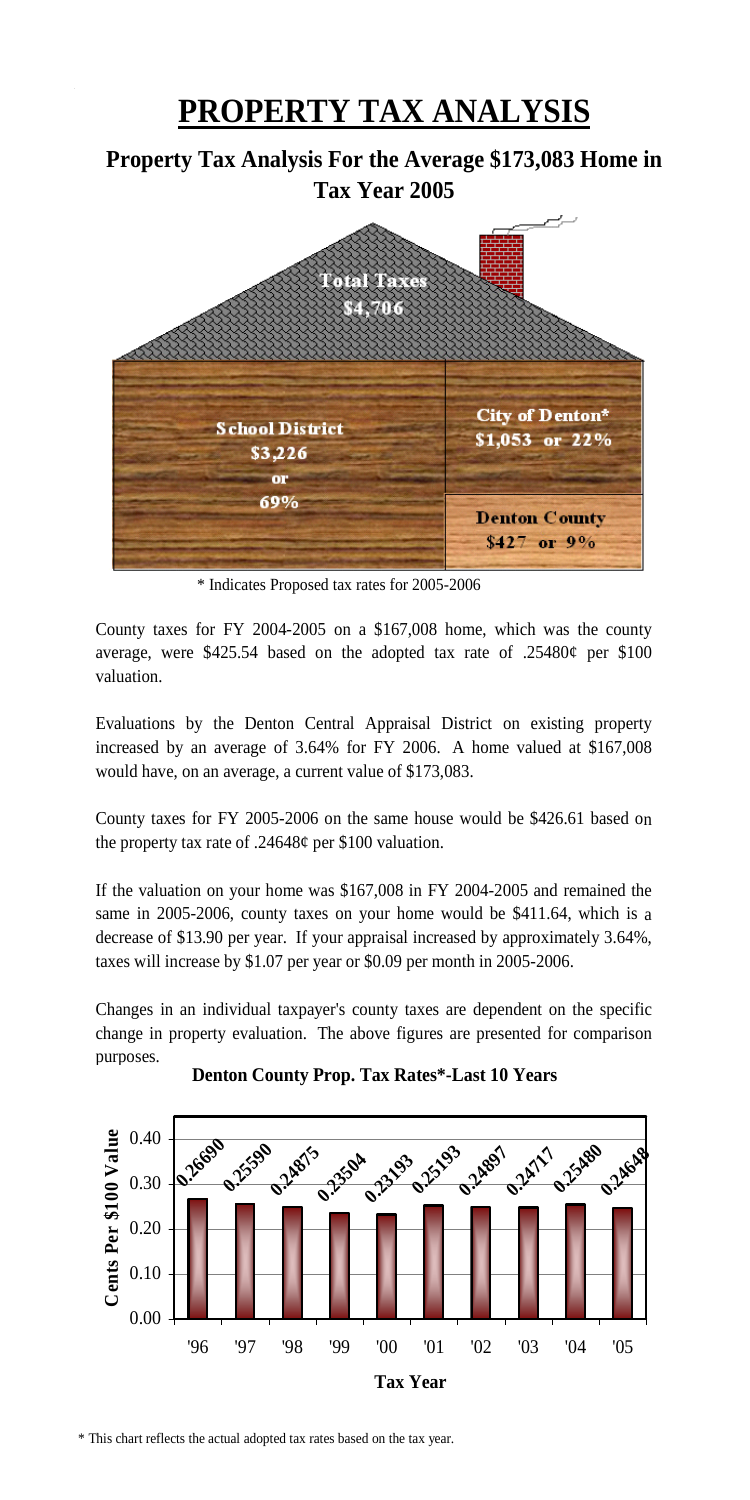## **REVENUES BY FUNCTION**

|                          | FY 2003-04    | FY 2004-05    | FY 2005-06    |  |
|--------------------------|---------------|---------------|---------------|--|
| Function                 | Actual        | Estimates     | <b>Budget</b> |  |
| <b>Ad Valorem Taxes</b>  | \$83,298,140  | \$93,091,000  | \$95,168,006  |  |
| Fees of Office           | \$11,638,824  | \$12,033,500  | \$14,150,500  |  |
| Fines                    | \$3,595,541   | \$3,845,000   | \$3,745,000   |  |
| Intergovernmental        | \$11,301,883  | \$11.966.824  | \$9,127,920   |  |
| <b>Auto Registration</b> | \$6,752,493   | \$6,735,000   | \$7,100,000   |  |
| Miscellaneous            | \$5,582,828   | \$2,049.520   | \$1,661,624   |  |
| <b>Interest</b>          | \$421,910     | \$1,014,150   | \$1,729,700   |  |
| <b>Transfers</b> In      | \$912,388     | \$2,359,077   | \$412,027     |  |
| Fund Balance*            | \$0           | \$0           | \$5,593,610   |  |
| <b>TOTALS</b>            | \$123,504,007 | \$133,094,071 | \$138,688,387 |  |

#### **FY 2006 Budget - Total Comparative Revenues**



# **EXPENDITURES BY FUNCTION**

**FY 2006 Budget - Total Comparative Expenditures** 

|                                                                                                                                                                                                                   | FY 2003-04                  | FY 2004-05       | FY 2005-06    |  |  |
|-------------------------------------------------------------------------------------------------------------------------------------------------------------------------------------------------------------------|-----------------------------|------------------|---------------|--|--|
| Function                                                                                                                                                                                                          | Actual                      | <b>Estimates</b> | <b>Budget</b> |  |  |
| General Admin.                                                                                                                                                                                                    | \$15,598,531                | \$16,105,869     | \$20,139,826  |  |  |
| Judicial                                                                                                                                                                                                          | \$12,893,328                | \$13,496,170     | \$13,711,398  |  |  |
| Legal                                                                                                                                                                                                             | \$8,891,460                 | \$9,466,349      | \$9,964,019   |  |  |
| Financial                                                                                                                                                                                                         | \$4,173,579                 | \$4,546,004      | \$4,929,679   |  |  |
| Facilities                                                                                                                                                                                                        | \$5,621,445                 | \$6,164,154      | \$6,490,481   |  |  |
| Public Safety                                                                                                                                                                                                     | \$40,378,808                | \$43,532,587     | \$46,093,095  |  |  |
| Road and Bridge                                                                                                                                                                                                   | \$7,246,126                 | \$8,123,987      | \$9,309,048   |  |  |
| Health and Welfare                                                                                                                                                                                                | \$6,691,974                 | \$7,173,566      | \$6,807,222   |  |  |
| Debt Service                                                                                                                                                                                                      | \$14,450,424                | \$15,388,428     | \$18,707,558  |  |  |
| Miscellaneous                                                                                                                                                                                                     | \$3,903,609                 | \$3,534,001      | \$2,536,061   |  |  |
| <b>TOTALS</b>                                                                                                                                                                                                     | \$119,849,284               | \$127,531,115    | \$138,688,387 |  |  |
| General<br>Admin.<br>Miscellaneous<br>14%<br>2%<br><b>Judicial</b><br>Debt Service<br>10%<br>13%<br>Health &<br>Legal<br>Welfare<br>7%<br>5%<br>Financial<br>4%<br>Road & Bridge<br>7%<br><b>Facilities</b><br>5% |                             |                  |               |  |  |
|                                                                                                                                                                                                                   | <b>Public Safety</b><br>33% |                  |               |  |  |
|                                                                                                                                                                                                                   |                             |                  |               |  |  |